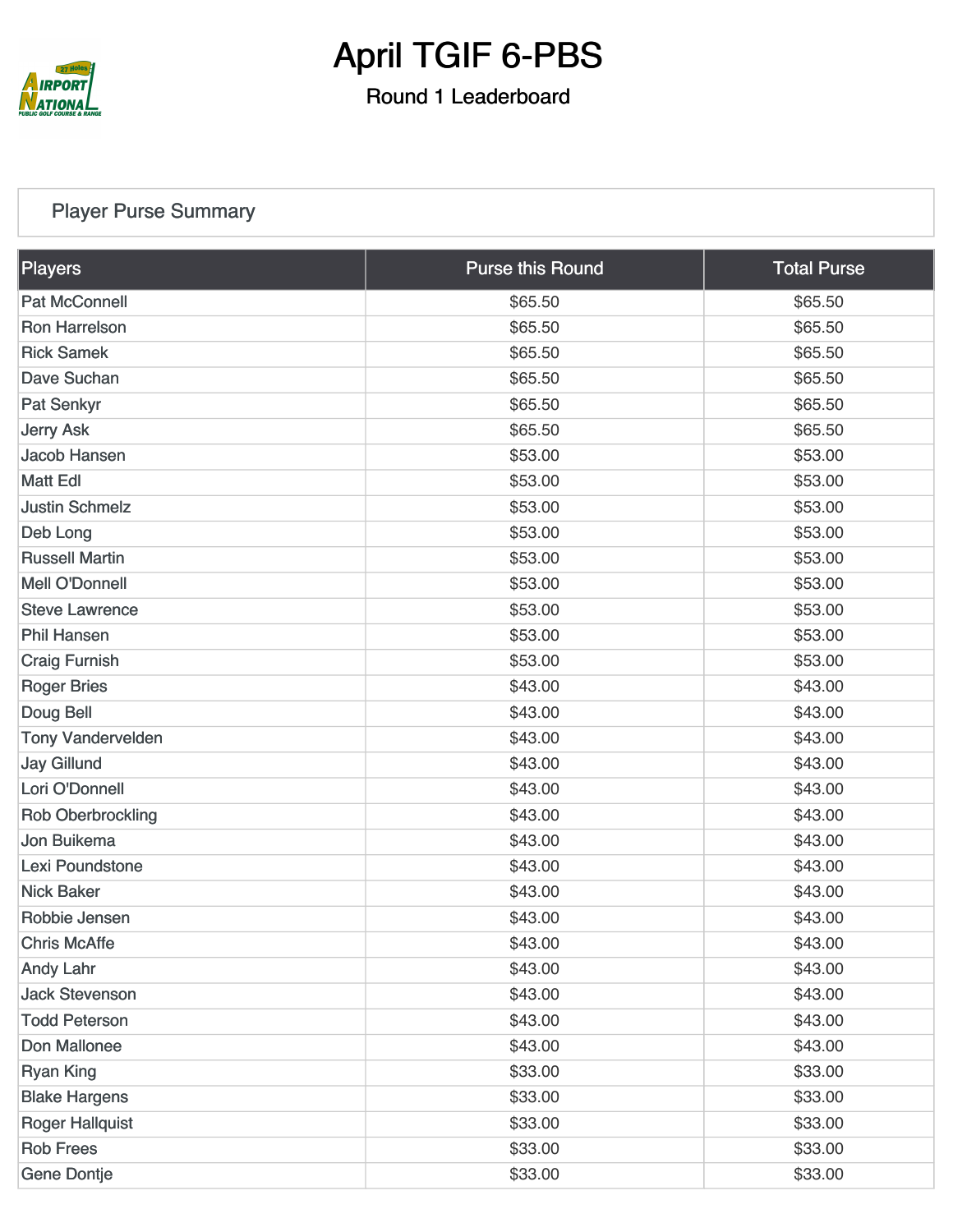

### Round 1 Leaderboard

| <b>Justin Valde</b>   | \$33.00    | \$33.00    |
|-----------------------|------------|------------|
| Darryl Johnson        | \$33.00    | \$33.00    |
| <b>Sierra Hargens</b> | \$33.00    | \$33.00    |
| <b>Val Davidson</b>   | \$33.00    | \$33.00    |
| <b>Rob Schneider</b>  | \$33.00    | \$33.00    |
| <b>Trey Gallagher</b> | \$33.00    | \$33.00    |
| <b>Blake Viall</b>    | \$33.00    | \$33.00    |
| <b>Chad Curtis</b>    | \$32.50    | \$32.50    |
| <b>Adam Sankot</b>    | \$32.50    | \$32.50    |
| <b>Andy Lawrence</b>  | \$32.50    | \$32.50    |
| Dan Wesbrook          | \$32.50    | \$32.50    |
| <b>Kirk Hoeppner</b>  | \$32.50    | \$32.50    |
| <b>Tracy Sankot</b>   | \$32.50    | \$32.50    |
| <b>Tom Conrad</b>     | \$10.00    | \$10.00    |
| <b>Total Purse</b>    | \$2,116.00 | \$2,116.00 |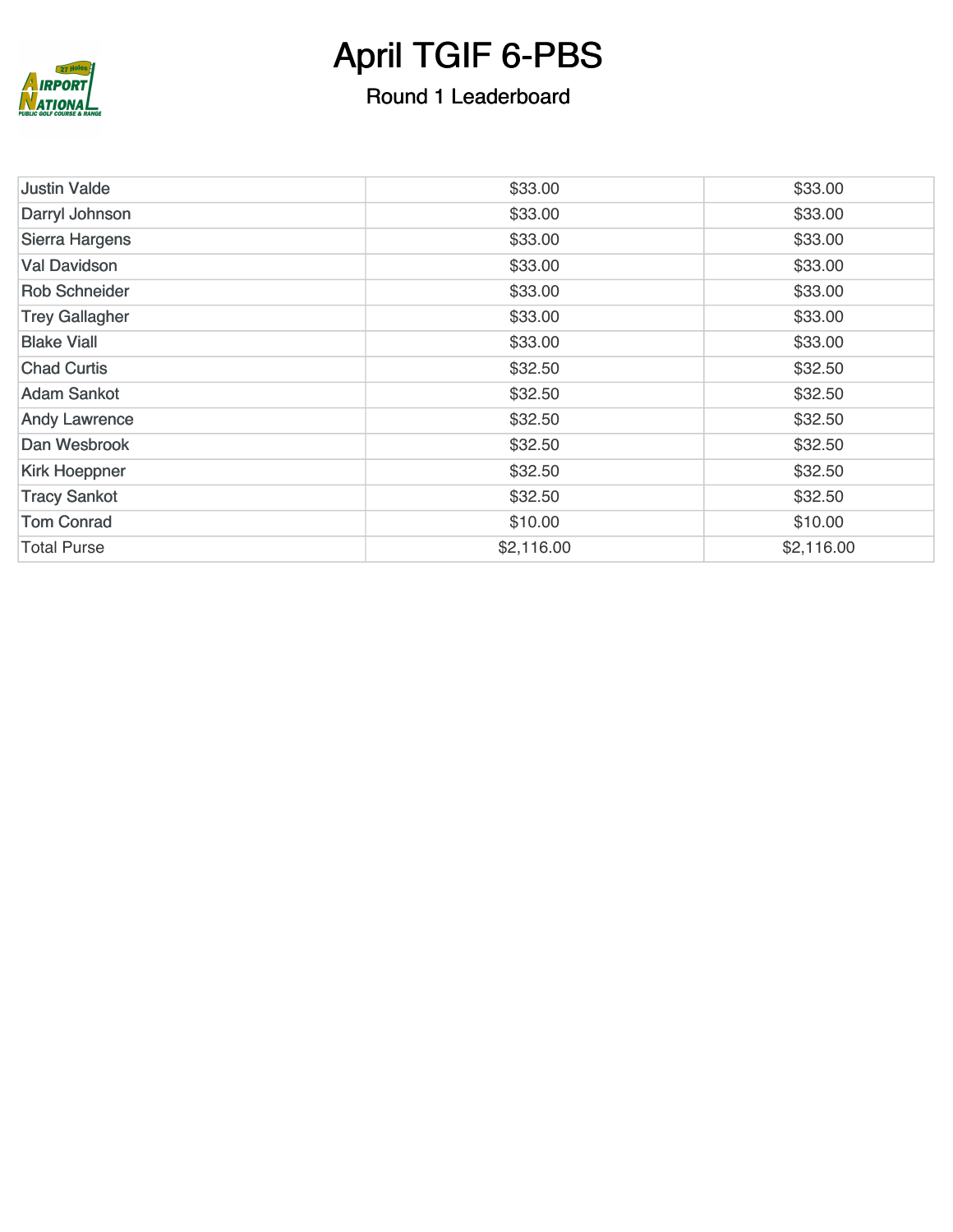

Round 1 Leaderboard

#### [April 6 PBS](https://static.golfgenius.com/v2tournaments/8430507397528715957?called_from=&round_index=1)

|                           | <b>Championship Flight</b>                                                                      |                                                                  |                                   |              |                |                                                        |   |                |         |              |                                             |                        |              |                        |                              |              |                 |                              |          |        |                                           |  |  |  |
|---------------------------|-------------------------------------------------------------------------------------------------|------------------------------------------------------------------|-----------------------------------|--------------|----------------|--------------------------------------------------------|---|----------------|---------|--------------|---------------------------------------------|------------------------|--------------|------------------------|------------------------------|--------------|-----------------|------------------------------|----------|--------|-------------------------------------------|--|--|--|
|                           | Pos. Foursome                                                                                   |                                                                  |                                   |              |                |                                                        |   |                |         |              |                                             |                        |              |                        |                              |              | To Par<br>Gross | <b>Total</b><br><b>Gross</b> |          |        | <b>Purse</b>                              |  |  |  |
| 1.                        | O'Donnell + Lawrence + Hansen + Furnish + Hansen + Edl                                          |                                                                  |                                   |              |                |                                                        |   |                |         |              |                                             |                        |              |                        |                              |              | $-14$           | 49                           |          |        | \$318.00                                  |  |  |  |
| 2                         | O'Donnell + Long + Buikema + Poundstone + Martin + Peterson                                     |                                                                  |                                   |              |                |                                                        |   |                |         |              |                                             |                        |              |                        |                              |              | $-12$           | 51                           |          |        | \$258.00                                  |  |  |  |
| $\ensuremath{\mathsf{3}}$ | Schneider + Hallquist + Frees + Dontje + Valde + Johnson                                        |                                                                  |                                   |              |                |                                                        |   |                |         |              |                                             |                        |              |                        |                              |              | $-11$           | 52                           |          |        | \$198.00                                  |  |  |  |
| $\overline{4}$            | Sankot + Sankot + Lawrence + Curtis + Wesbrook + Hoeppner                                       |                                                                  |                                   |              |                |                                                        |   |                |         |              |                                             |                        |              |                        |                              |              | $-11$           | 52                           |          | \$0.00 |                                           |  |  |  |
| 5                         | Albertson + Albertson + Meyer + Palmersheim + Palmersheim + Sheronick                           |                                                                  |                                   |              |                |                                                        |   |                |         |              |                                             |                        |              | $-11$                  | 52                           |              | \$0.00          |                              |          |        |                                           |  |  |  |
|                           | <b>First Flight</b>                                                                             |                                                                  |                                   |              |                |                                                        |   |                |         |              |                                             |                        |              |                        |                              |              |                 |                              |          |        |                                           |  |  |  |
|                           | Pos. Foursome                                                                                   |                                                                  |                                   |              |                |                                                        |   |                |         |              |                                             |                        |              | To Par<br><b>Gross</b> | <b>Total</b><br><b>Gross</b> |              | <b>Purse</b>    |                              |          |        |                                           |  |  |  |
| 1                         | Schmelz + Baker + Jensen + McAffe + Lahr + Stevenson                                            |                                                                  |                                   |              |                |                                                        |   |                |         |              |                                             |                        |              |                        | -9                           | 54           |                 |                              | \$258.00 |        |                                           |  |  |  |
| 2                         | Hargens + Hargens + Davidson + King + Gallagher + Viall                                         |                                                                  |                                   |              |                |                                                        |   |                |         |              |                                             |                        |              | -9                     | 54                           |              |                 | \$198.00                     |          |        |                                           |  |  |  |
| 3                         | Stahly + Sturm + Verden + Boland + Utsler + Slusher                                             |                                                                  |                                   |              |                |                                                        |   |                |         |              |                                             |                        |              |                        | -8                           | 55           |                 | \$0.00                       |          |        |                                           |  |  |  |
| $\overline{4}$            | Coffin + Butschi + Quijano + Ives + Ratz + Wainwright                                           |                                                                  |                                   |              |                |                                                        |   |                |         |              |                                             |                        |              |                        | -8                           | 55<br>\$0.00 |                 |                              |          |        |                                           |  |  |  |
| <b>Second Flight</b>      |                                                                                                 |                                                                  |                                   |              |                |                                                        |   |                |         |              |                                             |                        |              |                        |                              |              |                 |                              |          |        |                                           |  |  |  |
|                           | Pos. Foursome                                                                                   |                                                                  |                                   |              |                |                                                        |   |                |         |              |                                             | To Par<br><b>Gross</b> | <b>Total</b> |                        | <b>Purse</b>                 |              |                 |                              |          |        |                                           |  |  |  |
|                           |                                                                                                 | Oberbrockling + Mallonee + Bell + Gillund + Bries + Vandervelden |                                   |              |                |                                                        |   |                |         |              |                                             |                        |              |                        |                              |              |                 | <b>Gross</b>                 |          |        |                                           |  |  |  |
| 1.                        |                                                                                                 |                                                                  |                                   |              |                |                                                        |   |                |         |              |                                             |                        |              |                        |                              |              | -8              | 55                           |          |        | \$258.00                                  |  |  |  |
| 2                         | Ask + Suchan + McConnell + Senkyr + Samek + Harrelson                                           |                                                                  |                                   |              |                |                                                        |   |                |         |              |                                             |                        |              |                        |                              |              | -7              | 56                           |          |        | \$198.00                                  |  |  |  |
| $\ensuremath{\mathsf{3}}$ | Walden + Conrad + Smith + Rehak + Sailors + Heubner                                             |                                                                  |                                   |              |                |                                                        |   |                |         |              |                                             |                        |              |                        |                              |              | $-7$            | 56                           |          |        | \$0.00                                    |  |  |  |
| 4                         | Hawkins + Hanson + Corrigan + Vondracek + O'Brien + Steffen                                     |                                                                  |                                   |              |                |                                                        |   |                |         |              |                                             |                        |              |                        |                              |              | $-4$            | 59                           |          | \$0.00 |                                           |  |  |  |
|                           |                                                                                                 |                                                                  | Total Purse Allocated: \$1,686.00 |              |                |                                                        |   |                |         |              |                                             |                        |              |                        |                              |              |                 |                              |          |        |                                           |  |  |  |
|                           |                                                                                                 |                                                                  |                                   |              |                | <b>Championship Flight</b>                             |   |                |         |              |                                             |                        |              |                        |                              |              |                 |                              |          |        |                                           |  |  |  |
|                           |                                                                                                 | 1                                                                | $\overline{2}$                    | 3            | $\overline{4}$ | $\sqrt{5}$                                             | 6 | $\overline{7}$ | 8       |              |                                             |                        |              |                        |                              |              |                 |                              |          |        | 9 Out 10 11 12 13 14 15 16 17 18 In Total |  |  |  |
|                           | Mell O'Donnell + Steve Lawrence + Phil                                                          |                                                                  |                                   |              |                |                                                        |   |                |         |              |                                             |                        |              |                        |                              |              |                 |                              |          |        |                                           |  |  |  |
| <b>Matt Edl</b>           | Hansen + Craig Furnish + Jacob Hansen +                                                         |                                                                  | $\circled{3}$ $\circled{2}$       | $\mathbf{3}$ |                | (3)(3)3                                                |   | $\circled{3}$  |         |              | $\left  \circled{3} \right  \circled{2}$ 25 | (3)                    | 3            | 3                      | $\circled{3}$                |              |                 | 2(2)2(3)324                  |          |        | 49                                        |  |  |  |
| Peterson                  | Lori O'Donnell + Deb Long + Jon Buikema<br>+ Lexi Poundstone + Russell Martin + Todd            |                                                                  | (3)(2)                            | 3            |                | $\bigcirc$ $\bigcirc$ $\bigcirc$ $\bigcirc$ $\bigcirc$ |   |                | $\circ$ | $\mathbf{3}$ | 25                                          | $\circ$                | $\mathsf 3$  | 3                      | $\overline{4}$               | 3            | $\circled{2}$   | 2 3 3 26                     |          |        | 51                                        |  |  |  |
|                           | Rob Schneider + Roger Hallquist + Rob<br>Frees + Gene Dontje + Justin Valde +<br>Darryl Johnson | (3)                                                              | 3                                 | 3            |                | (3)(3)(2)(3)(3)                                        |   |                |         | 3            | 26                                          | $\overline{4}$         | 3            | 3                      | (3)                          | $\mathbf{3}$ | $\circled{2}$   | (2)(3)(3)26                  |          |        | 52                                        |  |  |  |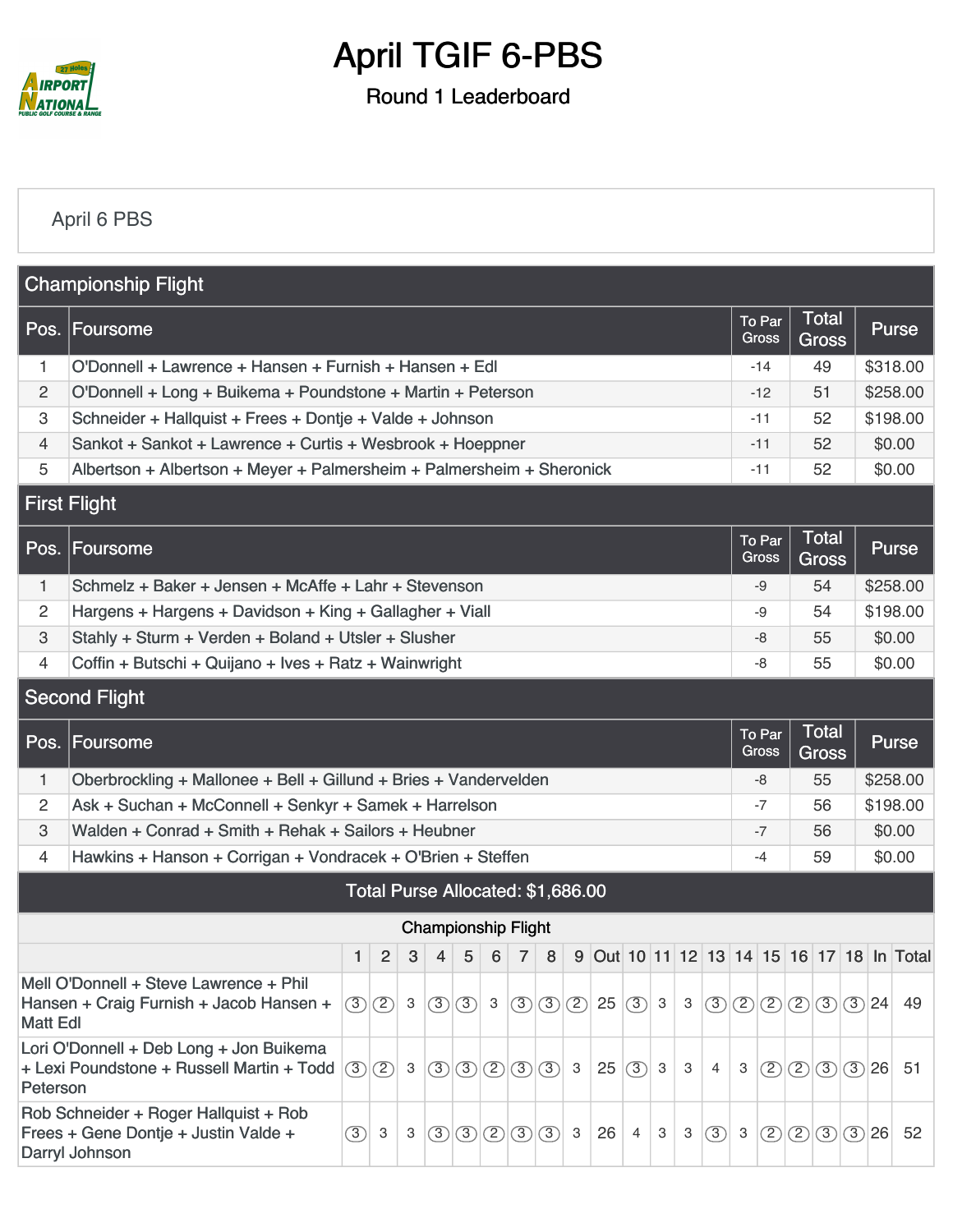

### Round 1 Leaderboard

| Tracy Sankot + Adam Sankot + Andy<br>Lawrence + Chad Curtis + Dan Wesbrook +<br><b>Kirk Hoeppner</b>          | $\overline{4}$ |                |             |                | (2)(2)(3)(3)            | $\mathbf{3}$  | 4              |                |              | $\langle 3 \langle 2\rangle  26 \langle 3\rangle  3 \langle 2\rangle$ |                |                           |                           |                | $\boxed{(3)}$ 3 | $(2)$ 3                   |              | $\overline{4}$ | (3)26          |    | 52                                        |
|---------------------------------------------------------------------------------------------------------------|----------------|----------------|-------------|----------------|-------------------------|---------------|----------------|----------------|--------------|-----------------------------------------------------------------------|----------------|---------------------------|---------------------------|----------------|-----------------|---------------------------|--------------|----------------|----------------|----|-------------------------------------------|
| Adam Albertson + Nick Albertson + Chris<br>Meyer + Dustin Palmersheim + Casey<br>Palmersheim + Nick Sheronick | (3)            | (2)            | $\mathbf 3$ | (3)            | $\overline{4}$          |               |                |                |              | $(2)(3)(3)(2)$ 25                                                     | $\overline{4}$ | $\ensuremath{\mathsf{3}}$ | 3                         | (3)            | $\mathbf{3}$    | 3                         |              | (2)(3)(3)27    |                |    | 52                                        |
|                                                                                                               |                |                |             |                | <b>First Flight</b>     |               |                |                |              |                                                                       |                |                           |                           |                |                 |                           |              |                |                |    |                                           |
|                                                                                                               | $\mathbf{1}$   | $\overline{2}$ | 3           | 4              | 5                       | 6             | $\overline{7}$ | 8              |              |                                                                       |                |                           |                           |                |                 |                           |              |                |                |    | 9 Out 10 11 12 13 14 15 16 17 18 In Total |
| Justin Schmelz + Nick Baker + Robbie<br>Jensen + Chris McAffe + Andy Lahr + Jack<br><b>Stevenson</b>          | $\overline{4}$ | (2)            | $\mathbf 3$ | (3)            | (3)                     | $\mathbf{3}$  | (3)            | $\overline{4}$ | 3            |                                                                       | 28(3)          | (2)                       | $\mathbf{3}$              | $\circ$        | 3               | 3                         | (2)          | 4              | (3)26          |    | 54                                        |
| Blake Hargens + Sierra Hargens + Val<br>Davidson + Ryan King + Trey Gallagher +<br><b>Blake Viall</b>         | (3)            | $\mathbf{3}$   |             |                | (2)(3)(3)               | 3             | $\overline{4}$ | $\overline{4}$ | (2)          | 27                                                                    | $\overline{4}$ | (2)                       | $\mathbf 3$               | $\overline{4}$ | (2)             | $\mathbf{3}$              | (2)          | 4              | $(3)$ 27       |    | 54                                        |
| Jay Stahly + Aaron Sturm + Tommy Verden<br>+ Chase Boland + Jack Utsler + Nathan<br><b>Slusher</b>            | 4              | $\overline{4}$ | 3           |                | $(3)$ $(3)$ $(2)$ $(3)$ |               |                | (3)            | $\mathbf{3}$ | 28                                                                    | $\overline{4}$ | $\ensuremath{\mathsf{3}}$ | $\mathbf{3}$              | (3)            | $\mathbf{3}$    | (2)                       | $\mathbf{3}$ |                | (3)(3)27       |    | 55                                        |
| Brad Coffin + Bob Butschi + Don Quijano +<br>Jake Ives + Jim Ratz + Mike Wainwright                           | $\circled{3}$  | $\mathbf 3$    | 3           | (3)            | $\overline{4}$          | (2)           | $\overline{4}$ | $\overline{4}$ | (2)          | 28                                                                    | $\overline{4}$ | (2)                       | $\mathbf{3}$              | (3)            |                 | $\vert 4 \vert (2) \vert$ | $\mathbf{3}$ |                | (3)(3) 27      |    | 55                                        |
|                                                                                                               |                |                |             |                | <b>Second Flight</b>    |               |                |                |              |                                                                       |                |                           |                           |                |                 |                           |              |                |                |    |                                           |
|                                                                                                               | $\mathbf{1}$   | 2              | 3           | 4              | 5                       | 6             | $\overline{7}$ | 8              |              |                                                                       |                |                           |                           |                |                 |                           |              |                |                |    | 9 Out 10 11 12 13 14 15 16 17 18 In Total |
| Rob Oberbrockling + Don Mallonee +<br>Doug Bell + Jay Gillund + Roger Bries +<br><b>Tony Vandervelden</b>     |                | (3)(2)         | 3           | 4              | (3)                     | 3             |                | (3)(3)(2)      |              | 26                                                                    | $\overline{4}$ | (2)                       | $\mathbf{3}$              | $\overline{4}$ | 3               | 3                         | (2)          | $\overline{4}$ | $\overline{4}$ | 29 | 55                                        |
| Jerry Ask + Dave Suchan + Pat McConnell<br>+ Pat Senkyr + Rick Samek + Ron<br><b>Harrelson</b>                | $\overline{4}$ | 3              | (2)         | $\overline{4}$ | $\circled{2}$           | 3             | $\overline{4}$ | $\overline{4}$ | 3            | 29                                                                    | $\overline{4}$ | 3                         | $\ensuremath{\mathsf{3}}$ | (3)            | (2)             | 3                         | 3            | (3)            | (3)27          |    | 56                                        |
| Dave Walden + Tom Conrad + Jim Smith +<br>Adrian Rehak + Jeff Sailors + Jon Heubner                           | 4              | 3              | 3           | $\circled{3}$  | $\boxed{5}$             | $\circled{2}$ | $\circled{3}$  | $\circled{3}$  | $\mathbf{3}$ | 29                                                                    | (3)            | $\mathbf 3$               | $\,3$                     | $\overline{4}$ | (2)             | 3                         | 3            | (3)            | $(3)$ 27       |    | 56                                        |
| Gary Hawkins + Bob Hanson + Jeff<br>Corrigan + Joe Vondracek + Jay O'Brien +<br><b>Charlie Steffen</b>        | $\overline{4}$ | 3              | 3           | $\overline{4}$ | (3)                     | (2)           | $\overline{4}$ | (3)            | $\mathbf{3}$ | 29                                                                    | (3)            | 3                         | 3                         | $\overline{4}$ | 3               | $\overline{4}$            | 3            | $\overline{4}$ | (3)30          |    | 59                                        |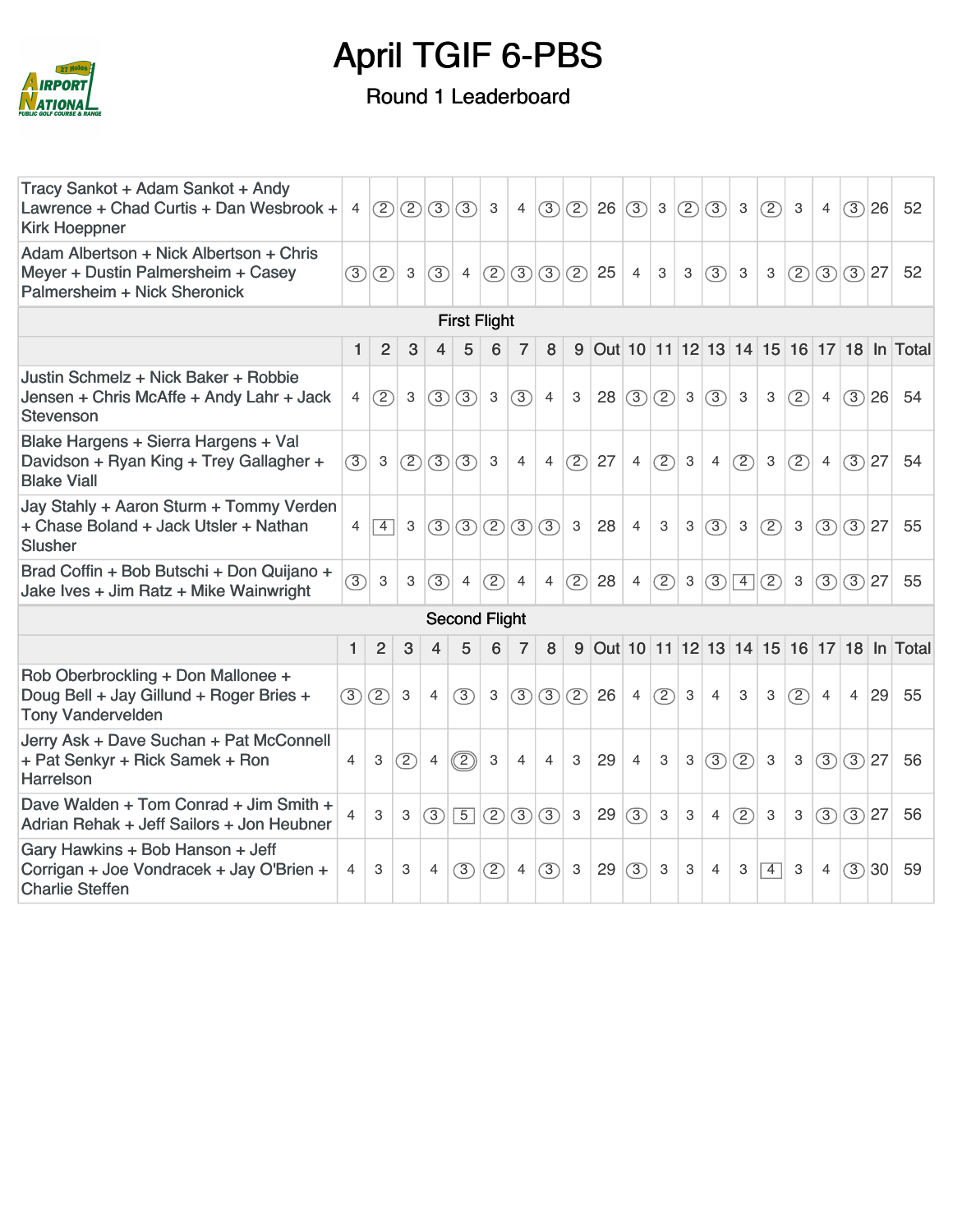

### Round 1 Leaderboard

#### [Skins Game](https://static.golfgenius.com/v2tournaments/8430509119105958582?called_from=&round_index=1)

| Foursome |   |                |                                                                                      |                                                                                                                                                                                                          |  |  |             |  |   |   | <b>Skins</b> | <b>Purse</b> |  | <b>Details</b> |  |            |   |                                                                                                                                              |          |  |            |  |                                                 |
|----------|---|----------------|--------------------------------------------------------------------------------------|----------------------------------------------------------------------------------------------------------------------------------------------------------------------------------------------------------|--|--|-------------|--|---|---|--------------|--------------|--|----------------|--|------------|---|----------------------------------------------------------------------------------------------------------------------------------------------|----------|--|------------|--|-------------------------------------------------|
|          |   |                | Ask + Suchan + McConnell + Senkyr + Samek + Harrelson                                |                                                                                                                                                                                                          |  |  |             |  |   |   |              |              |  |                |  |            | 1 |                                                                                                                                              | \$195.00 |  | Eagle on 5 |  |                                                 |
|          |   |                | Sankot + Sankot + Lawrence + Curtis + Wesbrook + Hoeppner                            |                                                                                                                                                                                                          |  |  |             |  |   |   |              |              |  |                |  |            | 1 |                                                                                                                                              | \$195.00 |  |            |  | Birdie on 12                                    |
|          |   |                |                                                                                      | Total Purse Allocated: \$390.00                                                                                                                                                                          |  |  |             |  |   |   |              |              |  |                |  |            |   |                                                                                                                                              |          |  |            |  |                                                 |
|          |   | Hole Par Score | Won                                                                                  |                                                                                                                                                                                                          |  |  |             |  |   |   |              |              |  |                |  | <b>Tie</b> |   |                                                                                                                                              |          |  |            |  |                                                 |
| 1        | 4 | 3              |                                                                                      | Albertson + Albertson + Meyer + Palmersheim + Palmersheim + Sheronick, Coffin + Butschi +<br>Quijano + Ives + Ratz + Wainwright and 5 other                                                              |  |  |             |  |   |   |              |              |  |                |  |            |   |                                                                                                                                              |          |  |            |  |                                                 |
| 2        | 3 | 2              |                                                                                      | Albertson + Albertson + Meyer + Palmersheim + Palmersheim + Sheronick, O'Donnell +<br>Lawrence + Hansen + Furnish + Hansen + Edl and 4 other                                                             |  |  |             |  |   |   |              |              |  |                |  |            |   |                                                                                                                                              |          |  |            |  |                                                 |
| З        | 3 | $\overline{c}$ |                                                                                      | Ask + Suchan + McConnell + Senkyr + Samek + Harrelson, Hargens + Hargens + Davidson +<br>King + Gallagher + Viall and 1 other                                                                            |  |  |             |  |   |   |              |              |  |                |  |            |   |                                                                                                                                              |          |  |            |  |                                                 |
| 4        | 4 | 3              |                                                                                      | Albertson + Albertson + Meyer + Palmersheim + Palmersheim + Sheronick, Coffin + Butschi +<br>Quijano + Ives + Ratz + Wainwright and 8 other                                                              |  |  |             |  |   |   |              |              |  |                |  |            |   |                                                                                                                                              |          |  |            |  |                                                 |
| 5        | 4 | $\overline{c}$ | Ask + Suchan + McConnell + Senkyr +<br>Samek + Harrelson                             |                                                                                                                                                                                                          |  |  |             |  |   |   |              |              |  |                |  |            |   |                                                                                                                                              |          |  |            |  |                                                 |
| 6        | 3 | $\overline{c}$ |                                                                                      | Albertson + Albertson + Meyer + Palmersheim + Palmersheim + Sheronick, Coffin + Butschi +<br>Quijano + Ives + Ratz + Wainwright and 5 other                                                              |  |  |             |  |   |   |              |              |  |                |  |            |   |                                                                                                                                              |          |  |            |  |                                                 |
| 7        | 4 | 3              |                                                                                      | Albertson + Albertson + Meyer + Palmersheim + Palmersheim + Sheronick, O'Donnell +<br>Lawrence + Hansen + Furnish + Hansen + Edl and 6 other                                                             |  |  |             |  |   |   |              |              |  |                |  |            |   |                                                                                                                                              |          |  |            |  |                                                 |
| 8        | 4 | 3              |                                                                                      | Albertson + Albertson + Meyer + Palmersheim + Palmersheim + Sheronick, Hawkins + Hanson<br>+ Corrigan + Vondracek + O'Brien + Steffen and 7 other                                                        |  |  |             |  |   |   |              |              |  |                |  |            |   |                                                                                                                                              |          |  |            |  |                                                 |
| 9        | 3 | $\overline{c}$ |                                                                                      | Albertson + Albertson + Meyer + Palmersheim + Palmersheim + Sheronick, Coffin + Butschi +                                                                                                                |  |  |             |  |   |   |              |              |  |                |  |            |   | Quijano + Ives + Ratz + Wainwright and 4 other                                                                                               |          |  |            |  |                                                 |
| 10       | 4 | 3              |                                                                                      |                                                                                                                                                                                                          |  |  |             |  |   |   |              |              |  |                |  |            |   | Hawkins + Hanson + Corrigan + Vondracek + O'Brien + Steffen, O'Donnell + Lawrence +<br>Hansen + Furnish + Hansen + Edl and 4 other           |          |  |            |  |                                                 |
| 11       | 3 | $\overline{c}$ |                                                                                      | Coffin + Butschi + Quijano + Ives + Ratz + Wainwright, Hargens + Hargens + Davidson + King +                                                                                                             |  |  |             |  |   |   |              |              |  |                |  |            |   | Gallagher + Viall and 2 other                                                                                                                |          |  |            |  |                                                 |
| 12       | 3 | $\overline{c}$ | Sankot + Sankot + Lawrence + Curtis +<br>Wesbrook + Hoeppner                         |                                                                                                                                                                                                          |  |  |             |  |   |   |              |              |  |                |  |            |   |                                                                                                                                              |          |  |            |  |                                                 |
| 13       | 4 | 3              |                                                                                      |                                                                                                                                                                                                          |  |  |             |  |   |   |              |              |  |                |  |            |   | Albertson + Albertson + Meyer + Palmersheim + Palmersheim + Sheronick, Ask + Suchan +<br>McConnell + Senkyr + Samek + Harrelson and 6 other  |          |  |            |  |                                                 |
| 14       | 3 | 2              |                                                                                      | Ask + Suchan + McConnell + Senkyr + Samek + Harrelson, Hargens + Hargens + Davidson +                                                                                                                    |  |  |             |  |   |   |              |              |  |                |  |            |   | King + Gallagher + Viall and 2 other                                                                                                         |          |  |            |  |                                                 |
| 15       | З | 2              |                                                                                      |                                                                                                                                                                                                          |  |  |             |  |   |   |              |              |  |                |  |            |   | Coffin + Butschi + Quijano + Ives + Ratz + Wainwright, O'Donnell + Lawrence + Hansen +<br>Furnish + Hansen + Edl and 4 other                 |          |  |            |  |                                                 |
| 16       | 3 | $\overline{c}$ |                                                                                      | Albertson + Albertson + Meyer + Palmersheim + Palmersheim + Sheronick, Hargens + Hargens                                                                                                                 |  |  |             |  |   |   |              |              |  |                |  |            |   | + Davidson + King + Gallagher + Viall and 5 other                                                                                            |          |  |            |  |                                                 |
| 17       | 4 | 3              |                                                                                      |                                                                                                                                                                                                          |  |  |             |  |   |   |              |              |  |                |  |            |   | Albertson + Albertson + Meyer + Palmersheim + Palmersheim + Sheronick, Ask + Suchan +<br>McConnell + Senkyr + Samek + Harrelson and 6 other  |          |  |            |  |                                                 |
| 18       | 4 | 3              |                                                                                      |                                                                                                                                                                                                          |  |  |             |  |   |   |              |              |  |                |  |            |   | Albertson + Albertson + Meyer + Palmersheim + Palmersheim + Sheronick, Ask + Suchan +<br>McConnell + Senkyr + Samek + Harrelson and 10 other |          |  |            |  |                                                 |
|          |   |                |                                                                                      |                                                                                                                                                                                                          |  |  | $1 \ 2 \ 3$ |  | 4 | 5 |              |              |  |                |  |            |   |                                                                                                                                              |          |  |            |  | 6 7 8 9 Out 10 11 12 13 14 15 16 17 18 In Total |
|          |   |                | Jerry Ask + Dave Suchan + Pat McConnell + Pat<br>Senkyr + Rick Samek + Ron Harrelson | (2)<br>$\mathbf{3}$<br>3<br>$\vert 4 \vert$<br>$\overline{0}$<br>$\overline{c}$<br>3<br>$\mathbf{1}$<br>3<br>3<br>3<br>3<br>3<br>3<br>4<br>$\vert 4 \vert$<br>4 <sup>1</sup><br>4<br>3<br>$\overline{2}$ |  |  |             |  |   |   |              |              |  |                |  |            |   |                                                                                                                                              |          |  |            |  |                                                 |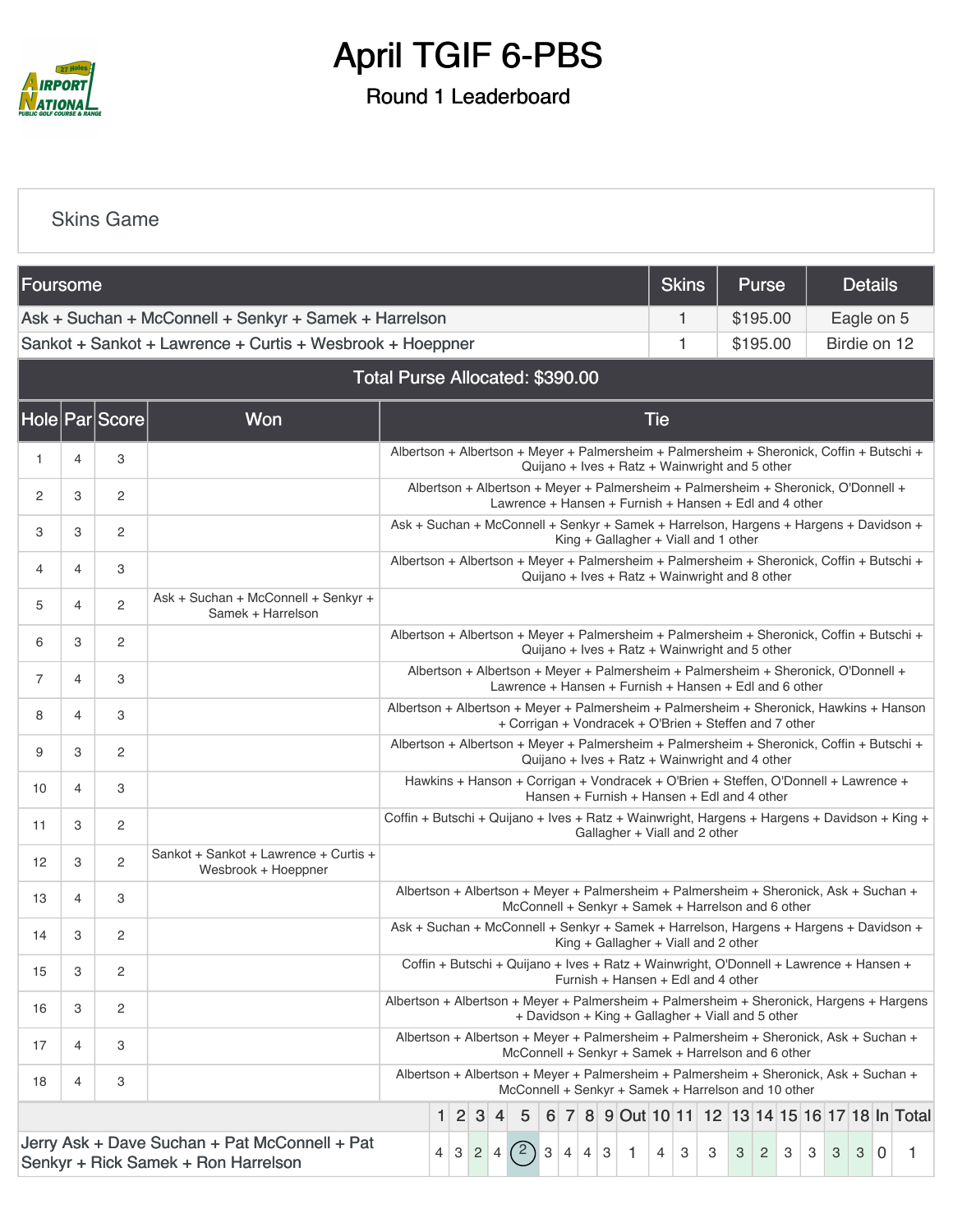

#### Round 1 Leaderboard

| Tracy Sankot + Adam Sankot + Andy Lawrence + Chad<br>Curtis + Dan Wesbrook + Kirk Hoeppner                           | $\overline{\mathcal{L}}$ | $2 \mid 2$     |                | 3              | 3              | 3              | $\overline{4}$    | $\mathbf{3}$   | $\overline{2}$ | $\mathbf 0$ | $\ensuremath{\mathsf{3}}$ | $\ensuremath{\mathsf{3}}$ | (2) | 3              | $\mathbf{3}$   | 2              | 3              | $\overline{4}$ | 3              | 1        |              |
|----------------------------------------------------------------------------------------------------------------------|--------------------------|----------------|----------------|----------------|----------------|----------------|-------------------|----------------|----------------|-------------|---------------------------|---------------------------|-----|----------------|----------------|----------------|----------------|----------------|----------------|----------|--------------|
| Brad Coffin + Bob Butschi + Don Quijano + Jake Ives +<br>Jim Ratz + Mike Wainwright                                  | 3                        | 3              | 3              | 3              | $\overline{4}$ | $\overline{2}$ | $\overline{4}$    | $\overline{4}$ | $\mathcal{P}$  | $\Omega$    | $\overline{4}$            | $\overline{2}$            | 3   | 3              | $\overline{4}$ | $\mathcal{P}$  | 3              | 3              | 3              | $\Omega$ | 0            |
| Rob Schneider + Roger Hallquist + Rob Frees + Gene<br>Dontje + Justin Valde + Darryl Johnson                         | 3                        | $\mathcal{S}$  | 3              | 3              | $\mathbf{3}$   |                | $2 \mid 3$        | 3              | $\vert$ 3      | $\Omega$    | 4                         | 3                         | 3   | 3              | 3              | $\overline{2}$ | $\mathcal{P}$  | 3              | $\mathcal{S}$  | $\Omega$ | 0            |
| Rob Oberbrockling + Don Mallonee + Doug Bell + Jay<br>Gillund + Roger Bries + Tony Vandervelden                      | 3                        | $\overline{2}$ | 3              | $\overline{4}$ | 3              | 3              | 3                 | 3              | $\overline{2}$ | $\mathbf 0$ | 4                         | $\overline{2}$            | 3   | $\overline{4}$ | 3              | 3              | 2              | 4              | $\overline{4}$ | $\Omega$ | 0            |
| Justin Schmelz + Nick Baker + Robbie Jensen + Chris<br>McAffe + Andy Lahr + Jack Stevenson                           | $\overline{\mathcal{L}}$ | $\overline{2}$ | 3              | 3              | 3              | 3              | 3                 | $\overline{4}$ | 3              | $\mathbf 0$ | 3                         | $\overline{c}$            | 3   | 3              | 3              | 3              | $\overline{2}$ | 4              | 3              | $\Omega$ | 0            |
| Gary Hawkins + Bob Hanson + Jeff Corrigan + Joe<br>Vondracek + Jay O'Brien + Charlie Steffen                         | 4                        | 3              | 3              | $\overline{4}$ | 3              | 2              | $\overline{4}$    | 3              | 3              | $\mathbf 0$ | 3                         | 3                         | 3   | $\overline{4}$ | 3              | $\overline{4}$ | 3              | $\overline{4}$ | 3              | $\Omega$ | 0            |
| Jay Stahly + Aaron Sturm + Tommy Verden + Chase<br>Boland + Jack Utsler + Nathan Slusher                             | 4                        | $\overline{4}$ | 3              | 3              | 3              | 2 <sup>1</sup> | 3                 | 3              | 3              | $\Omega$    | 4                         | 3                         | 3   | 3              | 3              | 2              | 3              | 3              | 3              | $\Omega$ | 0            |
| Mell O'Donnell + Steve Lawrence + Phil Hansen +<br>Craig Furnish + Jacob Hansen + Matt Edl                           | 3                        | $\overline{2}$ | 3              | 3              | 3              |                | $3 \mid 3 \mid$   | $\mathbf{3}$   | $\overline{2}$ | $\mathbf 0$ | 3                         | 3                         | 3   | 3              | 2              | $\overline{2}$ | $\overline{2}$ | 3              | 3              | $\Omega$ | 0            |
| Adam Albertson + Nick Albertson + Chris Meyer +<br>Dustin Palmersheim + Casey Palmersheim + Nick<br><b>Sheronick</b> | 3                        | 2 <sup>1</sup> | 3              | 3              | $\overline{4}$ |                | $2 \mid 3 \mid 3$ |                | $\overline{2}$ | $\Omega$    | 4                         | 3                         | 3   | 3              | 3              | 3              | 2              | 3              | 3              | $\Omega$ | <sup>0</sup> |
| Blake Hargens + Sierra Hargens + Val Davidson +<br>Ryan King + Trey Gallagher + Blake Viall                          | 3                        | 3              | $\overline{2}$ | 3              | 3              | 3              | $\overline{4}$    | $\overline{4}$ | $\overline{2}$ | $\mathbf 0$ | $\overline{4}$            | $\overline{2}$            | 3   | $\overline{4}$ | $\overline{2}$ | 3              | 2              | $\overline{4}$ | 3              | $\Omega$ | $\Omega$     |
| Dave Walden + Tom Conrad + Jim Smith + Adrian<br>Rehak + Jeff Sailors + Jon Heubner                                  | 4                        | 3              | 3              | 3              | 5              | 2              | 3                 | 3              | 3              | $\mathbf 0$ | 3                         | 3                         | 3   | 4              | $\overline{2}$ | 3              | 3              | 3              | 3              | $\Omega$ | 0            |
| Lori O'Donnell + Deb Long + Jon Buikema + Lexi<br>Poundstone + Russell Martin + Todd Peterson                        | 3                        | 2              | 3              | 3              | 3              |                | $2 \mid 3$        | 3              | 3              | $\mathbf 0$ | 3                         | 3                         | 3   | $\overline{4}$ | 3              | $\overline{2}$ | 2              | 3              | 3              | $\Omega$ | 0            |
| <b>Starting Hole Start Hole</b><br>Eagle or Better Eagle<br><b>Birdie</b><br>Par<br>Bogey                            |                          |                |                |                |                |                |                   |                |                |             |                           |                           |     |                |                |                |                |                |                |          |              |

Double Bogey or Worse Dbl. Bogey